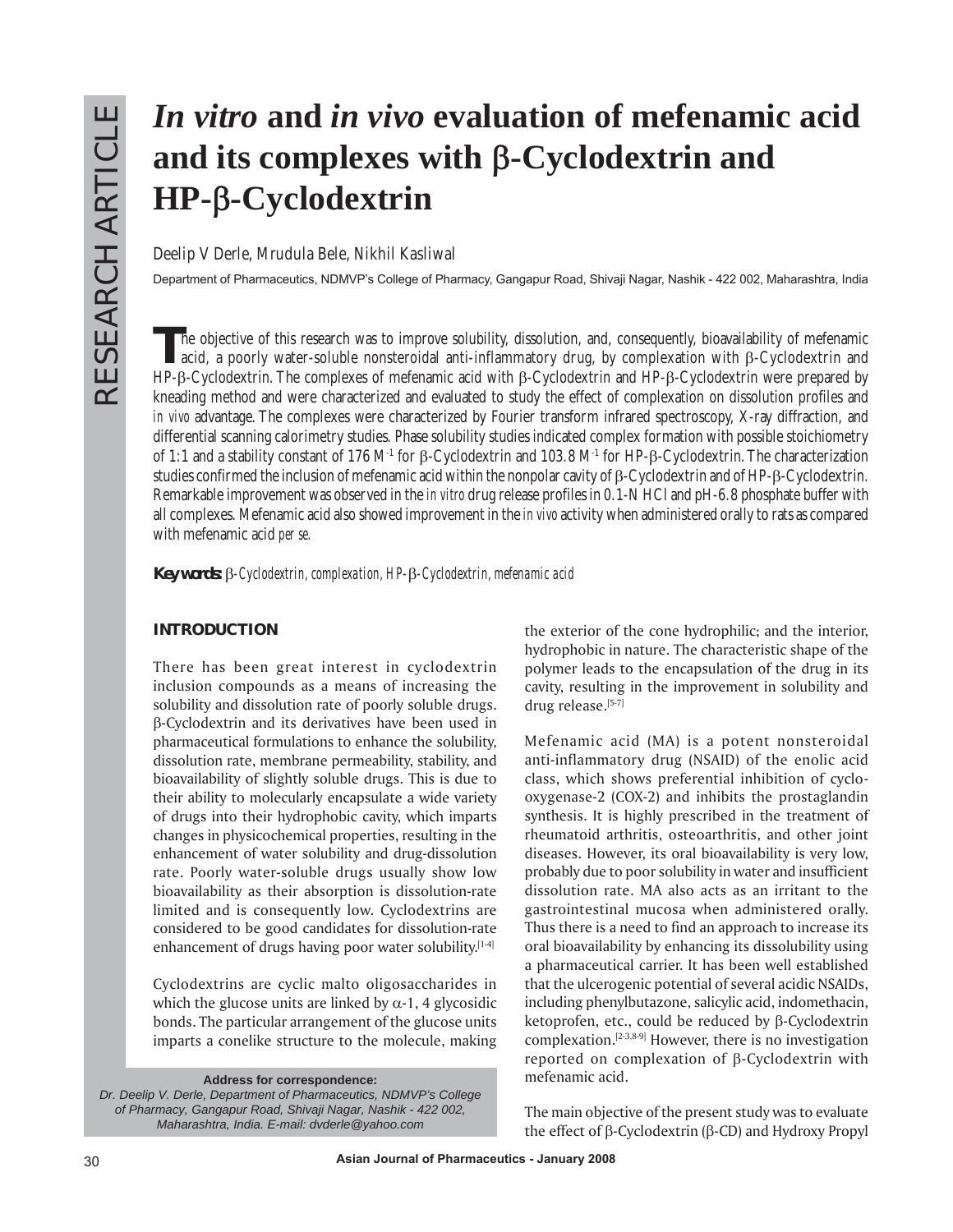β-Cyclodextrin (HP-β-CD) on the solubility, dissolution rate, and, consequently, bioavailability of mefenamic acid. MA complexes with β-CD and HP-β-CD were prepared by kneading method and were characterized by differential scanning calorimetry (DSC) and x-ray diffractometry (XRD). The phase solubility, dissolution rates, and absorption studies in rats were carried out and compared.

## **MATERIALS AND METHODS**

MA was obtained as gift sample from Blue Cross Lab Ltd., Nashik, India. β-CD and HP-β-CD of commercial purity grade were obtained from Cerestar, U.S.A. Inc., Hammond, Indiana. Double-distilled water was used throughout the study. All other solvents and reagents were of analytical grade.

#### **Animals**

Healthy male Sprague-Dawley rats (250-300 g) were purchased from Hindustan Antibiotics, Pune (India). Prior to the experiments, the rats were housed in a temperatureand humidity-controlled room (23°C, 55% air humidity) with free access to water and standard rat chow. The rats were acclimated for at least 5 days and fasted overnight but supplied with water *ad libitum* before the experiments. The permission for the use of animals was taken from the Ethical Review Committee.

#### **Phase solubility studies**

The phase solubility studies were carried out according to the method reported by Higuchi and Connors.<sup>[10-11]</sup> Excess amounts of MA were added to aqueous solutions of β-CD and HP-β-CD at various concentrations (1-8  $\times$  10<sup>-8</sup> M) and were shaken for 24 h at room temperature on a rotary flask shaker. After equilibration, the solutions were carefully filtered through  $0.45$ - $\mu$ m Whatman filter paper, adequately diluted, and analyzed for drug content using a UV-Visible Spectrophotometer (Shimadzu UV-250-1-PC spectrophotometer) at 284 nm. The experiments were carried out in triplicate.

## **Preparation of mefenamic acid complexes**

The inclusion complexes of MA with β-CD (molar ratio, 1:1), and MA with HP-β-CD (molar ratio, 1:1) were prepared by kneading method.<sup>[12-13]</sup> MA was dissolved in acetone at  $25^{\circ}$ C, to which the required quantity of β-CD or HP-β-CD was added in a mortar so as to obtain a homogeneous paste. The thick slurries were kneaded for 1 h. The pastes were dried under vacuum at room temperature and pulverized and sieved through mesh no. 100.

The physical mixtures were prepared by mixing the calculated and exactly weighed amounts of drug with β-CD and HP-β-CD and pulverized in a ceramic mortar and carefully mixed.

## **Fourier-transform infrared spectroscopy (FTIR)**

The FTIR spectra of samples were taken on the FTIR

spectrophotometer (Perkin Elmer dispersive type) using the KBr disk.

#### **X-ray diffractometry (X-RD)**

Powder x-ray diffractometry was carried out using a Philips PW 1050 scanner with filter Ni, CuK $_{\alpha}$  radiation over the interval 5-40°/2θ. The operation data were as follows: voltage 40 kV, current 20 mA, filter Ni, and scanning speed 1°/min.

## **Differential scanning calorimetry (DSC)**

The samples were analyzed by DSC using a Mettler Toledo S R System. The samples (6 mg each) were placed into a pierced aluminum sample container. The studies were performed under static air atmosphere in the temperature range of 50°C to 280°C, at a heating rate of 12°C/min. The peak temperatures were determined after calibration with a standard.

#### **Dissolution studies**

The *in vitro* dissolution studies of different samples were performed using USP XXIII Apparatus-II. An amount of each powdered sample equivalent to 250 mg MA was placed into a hard gelatin capsule. Phosphate buffer (pH, 7.2) and 0.1-N HCl, each 900 mL, were employed as the dissolution media at a temperature of  $37^{\circ}$ C  $\pm$  0.5 $^{\circ}$ C. The stirring speed was 50 rpm. The aliquots were withdrawn at various time intervals and analyzed spectrophotometrically.[14-16]

## **Anti-inflammatory activity**

The carrageenan-induced paw edema method was used. Male albino rats weighing 200 to 250 g were housed in groups of six in standard laboratory housing conditions. One group acted as a control and another group received the test compounds. The animals were fasted for 24 h before drug treatment. They were deprived of food and water during the experiment. Into the subplantar region of the left hind paw, 0.1 mL of 1% lambda carrageenan solution in saline was injected. The paw volume was measured at 0, 1, and 3 h after the injection of carrageenan, with plethysmograph. The edema volume was determined and expressed as percentage swelling, compared with the initial hind paw volume of each rat.[15,17-20]

## **Statistical analysis**

The values are expressed as mean  $\pm$  SD. A statistically significant difference between the control and the treated groups was calculated using a one-way analysis of variance (ANOVA), followed by a Mann-Whitney U test (two tailed); *P* < 0.01 was considered to be significant for interpretation of the results using the software PRISM (Graphpad, San Diego, CA).[21]

## **RESULTS AND DISCUSSION**

#### **Phase solubility studies**

The solubility method is useful for studying inclusion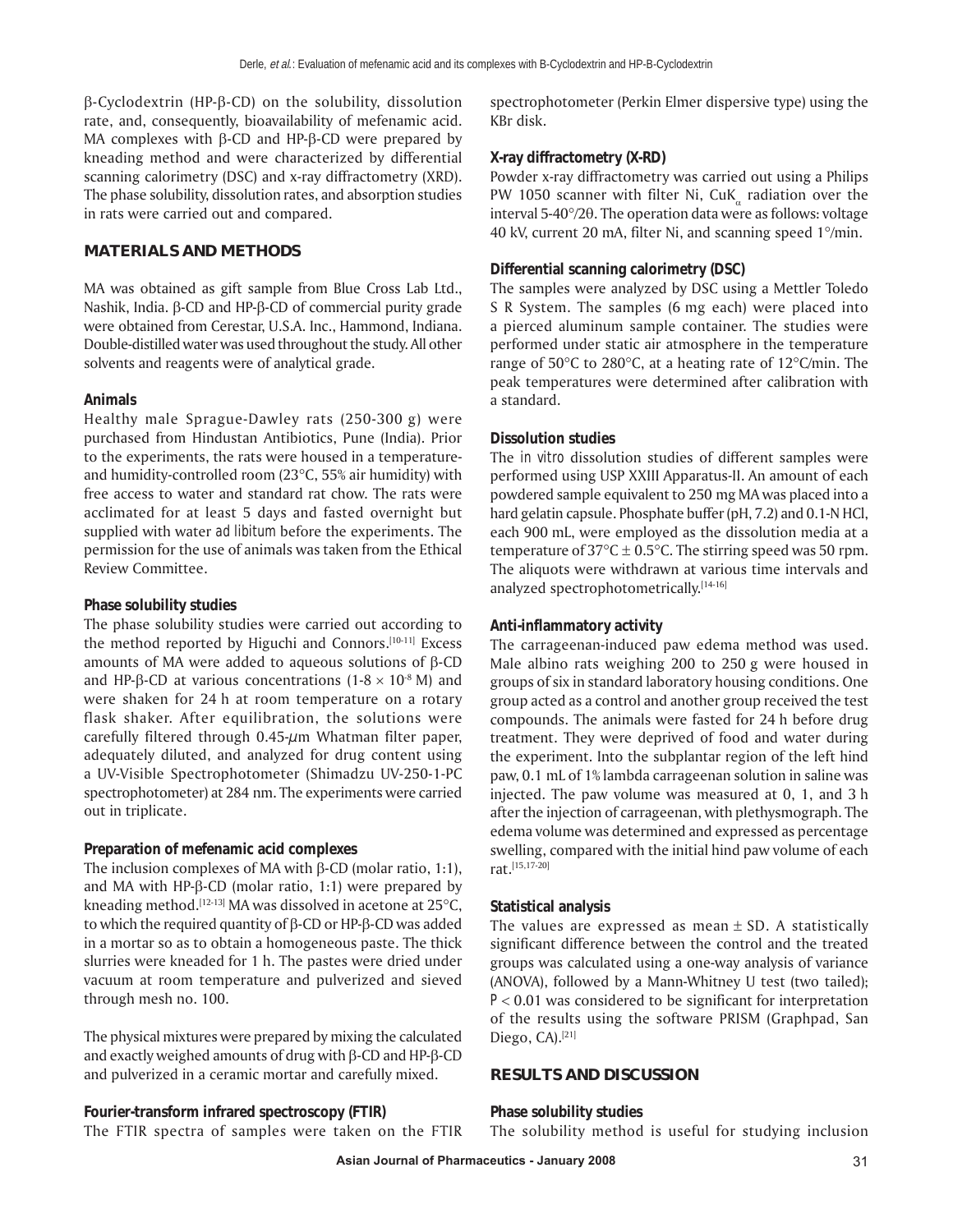

**Figure 1:** Phase solubility diagram of mefenamic acid and β-CD



**Figure 2:** Phase solubility diagram of mefenamic acid and HP-β-CD

compounds of poorly soluble drugs with CDs in water because it gives not only the solubilizing ability of CDs but also the stability constant (*K*s) of the complexes by analyzing the solubility curves.[10]

The phase solubility profile for MA with β-CD and HP-β-CD systems in water at 25°C is presented in Figures 1 and 2 respectively. The solubility of MA increases linearly as a function of concentration of β-CD and HP-β-CD, showing a typical  $A_L$ -type phase solubility curve. This curve may be ascribed to the formation of a stoichiometric 1:1 complex of MA with β-CD and HP-β-CD. The apparent 1:1 stability constant  $K_c$  was calculated from the straight line of the phase solubility diagram by means of the following equation:  $K_c$  = slope/intercept (1 – slope). The value of the constant was found to be 176 M<sup>-1</sup> and 103.8 M<sup>-1</sup> with β-CD and HP-β-CD respectively.

#### **Fourier transform infrared spectroscopy**

Fourier transform infrared spectra of MA with β-CD and HP-β-CD inclusion complexes are shown in Figure 3. The spectra of pure drug showed peaks at 3300 cm<sup>-1</sup> (N-H stretch),



**Figure 3:** FT-IR curves of mefenamic acid (A), β-CD (B), physical mixture of β-CD and drug (C), complex formation of β-CD and drug (D), HP-β-CD (E), physical mixture of HP-β-CD and drug (F), complex formation of HP-β-CD and drug (G)

1647 cm<sup>−</sup><sup>1</sup> (C = O stretch), 1572 cm<sup>−</sup><sup>1</sup> (N-H bending), 1504 cm<sup>-1</sup> (C = C stretch), 757 cm<sup>-1</sup> (aromatic stretch). Inclusion complexes showed the absence of the above-noted peaks, which indicates entrapment of drug into the cavity and confirms the complex formation.

#### **X-ray diffractometry**

The X-RD patterns of the MA, β-CD, and HP-β-CD inclusion complexes are shown in Figure 4. It has been observed that the diffraction patterns of the inclusion complexes is somewhat diffused compared to diffraction patterns of MA. It also indicates that the crystallinity of the inclusion complex is less than that of the MA, β-CD, and HP-β-CD.

#### **Differential scanning calorimetry (DSC)**

The DSC patterns for MA with β-CD and HP-β-CD and inclusion complexes are shown in Figure 5. DSC thermogram of MA exhibits endothermic peaks at 235.6°C corresponding to its melting point and is confirmed by literature data. $[2,22]$ β-CD showed broad endothermic peak at 119°C, which may be attributed to a dehydration process. The shift of the endothermic peak to 234.4°C indicates a weak interaction in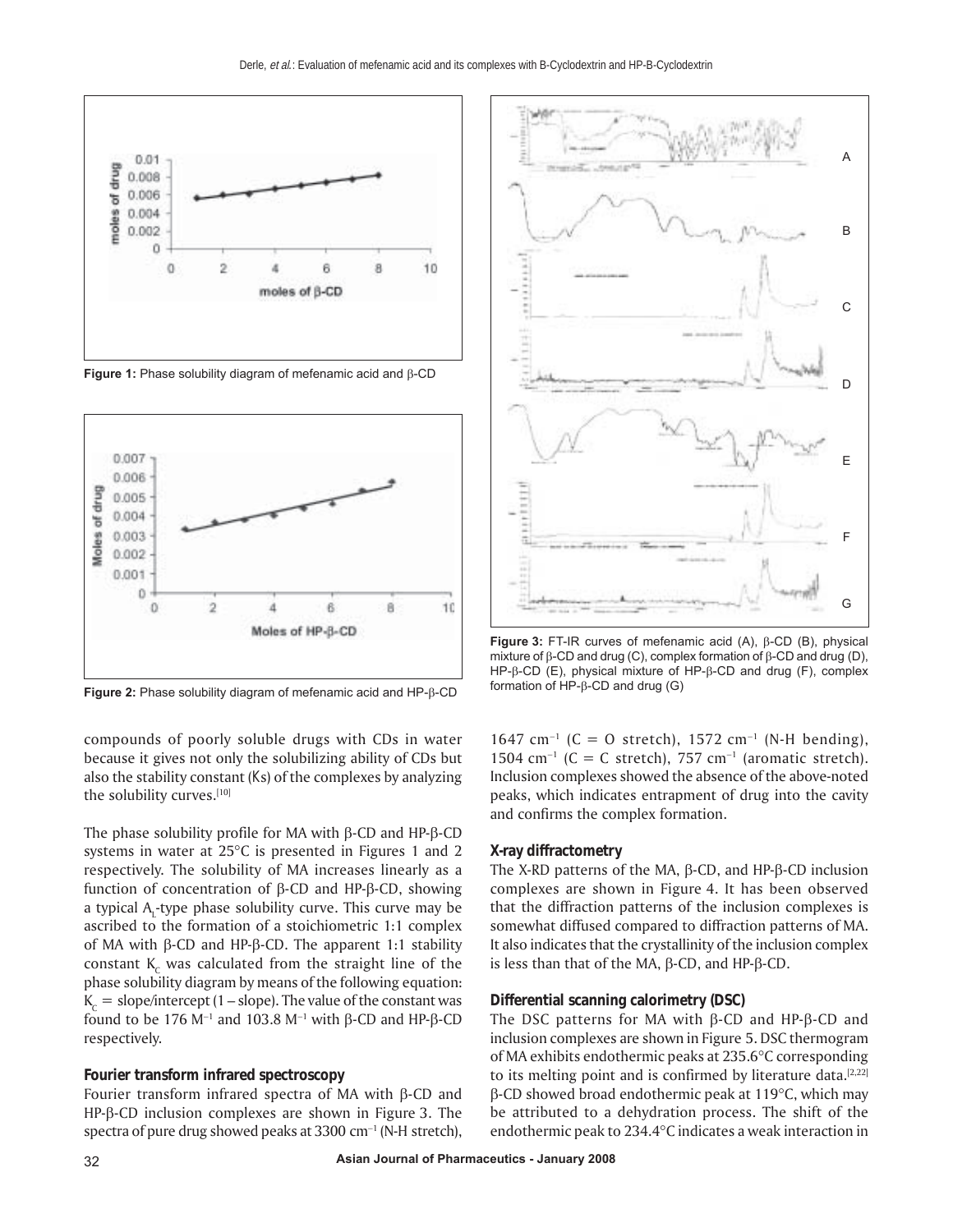

**Figure 4:** X-ray diffraction patterns of mefenamic acid (A), β-CD (B), physical mixture of β-CD and drug (C), complex formation of β-CD and drug (D), HP-β-CD (E), physical mixture of HP-β-CD and drug (F), complex formation of HP-β-CD and drug (G)

the physical mixture in the case of  $β$ -CD. In contrast, the DSC curve of inclusion complexes showed a weak endothermic peak corresponding to the drug melting peak in the case of a 1:1 β-CD or a 1:1 HP-β-CD complex and thus it confirmed the complex formation.

#### **Dissolution studies**

The rate constants of the dissolution profiles of MA and inclusion complexes are shown in Table 1. The highest dissolutions of 93.12% and 93.91% were obtained from 1:1 and 1:1 complexes of MA with β-CD and HP-β-CD respectively in phosphate buffer. In the case of 0.1-N HCl, the highest dissolutions of 94.56% and 95.2% were obtained from the complexes of MA with β-CD and HP-β-CD respectively. The rate constants were found to be higher for the complexes when compared to the pure drug and physical mixtures.<sup>[23]</sup>

#### **Anti-inflammatory activity**

The anti-inflammatory effect of MA with and without β-CD and HP-β-CD on carrageenan-induced edema is shown in Table 2. The MA complex showed significant improvement  $[P< 0.01$  in comparison to vehicle (ANOVA) followed by



**Figure 5:** DSC patterns of mefenamic acid (A), β-CD (B), physical mixture of β-CD and drug (C), complex formation of β-CD and drug (D), HP-β-CD (E), physical mixture of HP-β-CD and drug (F), complex formation of HP-β-CD and drug (G)

| Table 1: Release rate constants of mefenamic acid |  |  |  |  |
|---------------------------------------------------|--|--|--|--|
|---------------------------------------------------|--|--|--|--|

| <b>Sample</b>                   | $K4 \times 103$ min <sup>-1</sup> in<br>phosphate buffer | $K_1 \times 10^3$ min <sup>-1</sup><br><b>in 0.1N HCI</b> |
|---------------------------------|----------------------------------------------------------|-----------------------------------------------------------|
| Mefenamic acid (MA)             | 0.102                                                    | 0.112                                                     |
| MA: $\beta$ -CD (phy)1:1        | 0.365                                                    | 0.412                                                     |
| MA: $\beta$ -CD (phy)1:2        | 0.256                                                    | 0.395                                                     |
| MA: $\beta$ -CD (com)1:1        | 0.443                                                    | 0.439                                                     |
| MA: $\beta$ -CD (com)1:2        | 0.416                                                    | 0.428                                                     |
| MA: $HP$ - $\beta$ -CD (phy)1:1 | 0.344                                                    | 0.357                                                     |
| MA: $HP$ - $\beta$ -CD (phy)1:2 | 0.326                                                    | 0.336                                                     |
| MA: $HP$ - $\beta$ -CD (com)1:1 | 0.414                                                    | 0.552                                                     |
| MA: $HP$ - $\beta$ -CD (com)1:2 | 0.477                                                    | 0.360                                                     |

phy: physical mixture; com: complex; HCl: hydrochloric acid

Mann-Whitney U Test] in the *in vivo* activity when administered orally to the rats as compared with MA *per se* and also reduced side effects.[24-26]

In conclusion, the dissolution rate of the MA with β-CD and HP-β-CD complexes was much higher than that of MA alone as a consequence of increased solubility and decrease in crystallinity due to complexation and also reduced side effects. As a result of this study, it may be concluded that